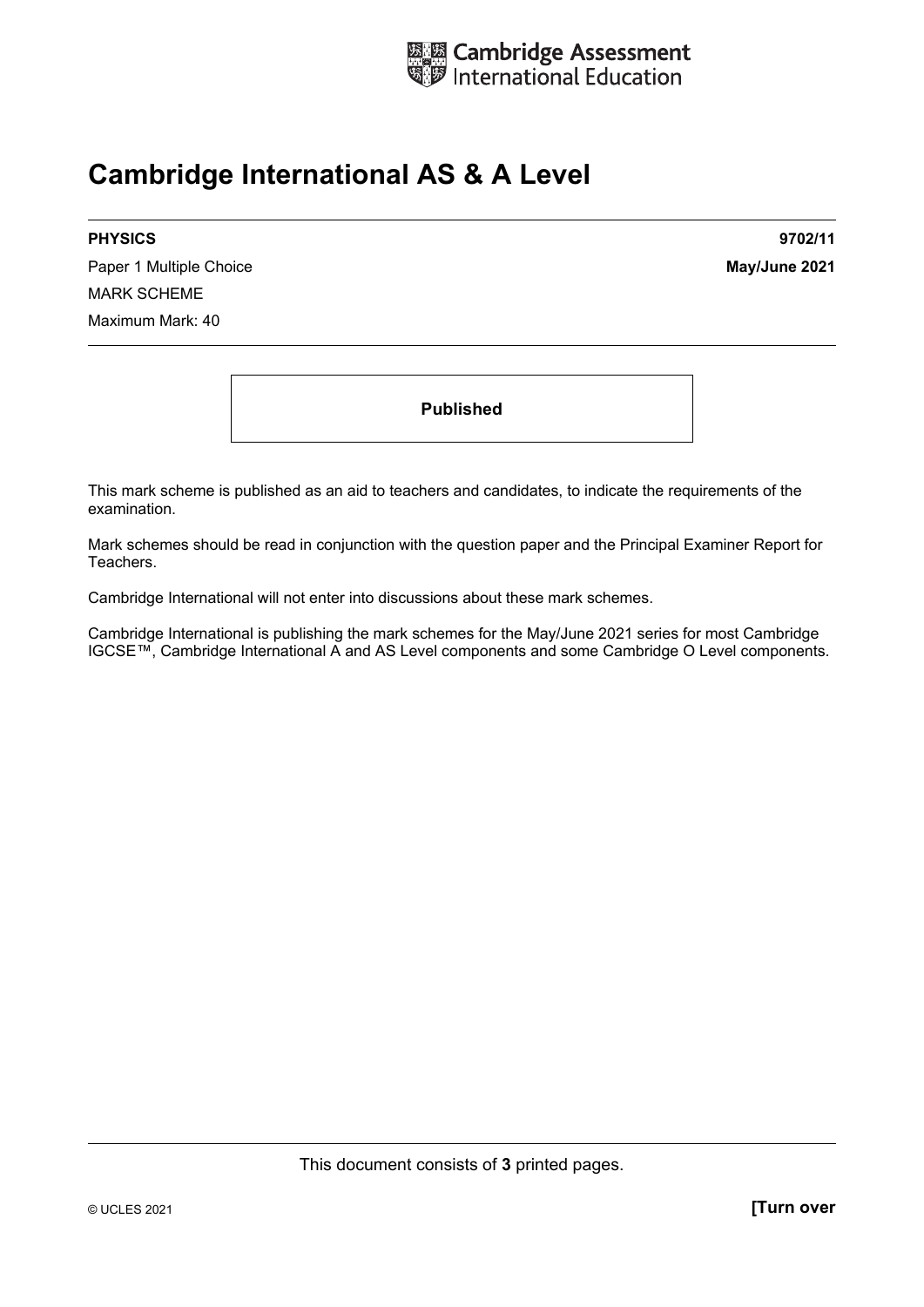| Question         | <b>Answer</b>             | <b>Marks</b> |
|------------------|---------------------------|--------------|
| $\mathbf{1}$     | $\mathsf{A}$              | $\mathbf{1}$ |
| $\overline{2}$   | D                         | $\mathbf{1}$ |
| $\mathbf{3}$     | ${\bf C}$                 | $\mathbf{1}$ |
| $\overline{4}$   | $\sf B$                   | $\mathbf 1$  |
| 5                | D                         | $\mathbf 1$  |
| $\,6\,$          | $\mathsf C$               | $\mathbf 1$  |
| $\overline{7}$   | $\mathsf C$               | $\mathbf 1$  |
| $\bf 8$          | $\mathsf D$               | $\mathbf 1$  |
| $\boldsymbol{9}$ | $\boldsymbol{\mathsf{A}}$ | $\mathbf 1$  |
| $10\,$           | $\mathsf C$               | $\mathbf{1}$ |
| $11$             | $\mathsf{A}$              | $\mathbf 1$  |
| 12               | D                         | $\mathbf 1$  |
| 13               | $\mathsf C$               | $\mathbf{1}$ |
| 14               | $\mathsf D$               | $\mathbf{1}$ |
| $15\,$           | A                         | $\mathbf 1$  |
| $16\,$           | $\mathsf D$               | $\mathbf{1}$ |
| $17$             | A                         | $\mathbf 1$  |
| $18\,$           | B                         | 1            |
| $19$             | $\sf B$                   | $\mathbf 1$  |
| $20\,$           | $\mathsf C$               | $\mathbf{1}$ |
| 21               | D                         | $\mathbf 1$  |
| 22               | $\sf B$                   | $\mathbf 1$  |
| 23               | $\mathsf{A}$              | $\mathbf{1}$ |
| 24               | $\boldsymbol{\mathsf{A}}$ | $\mathbf{1}$ |
| $25\,$           | A                         | $\mathbf{1}$ |
| $26\,$           | $\sf B$                   | $\mathbf 1$  |
| $27\,$           | A                         | $\mathbf 1$  |
| $28\,$           | $\sf B$                   | $\mathbf 1$  |